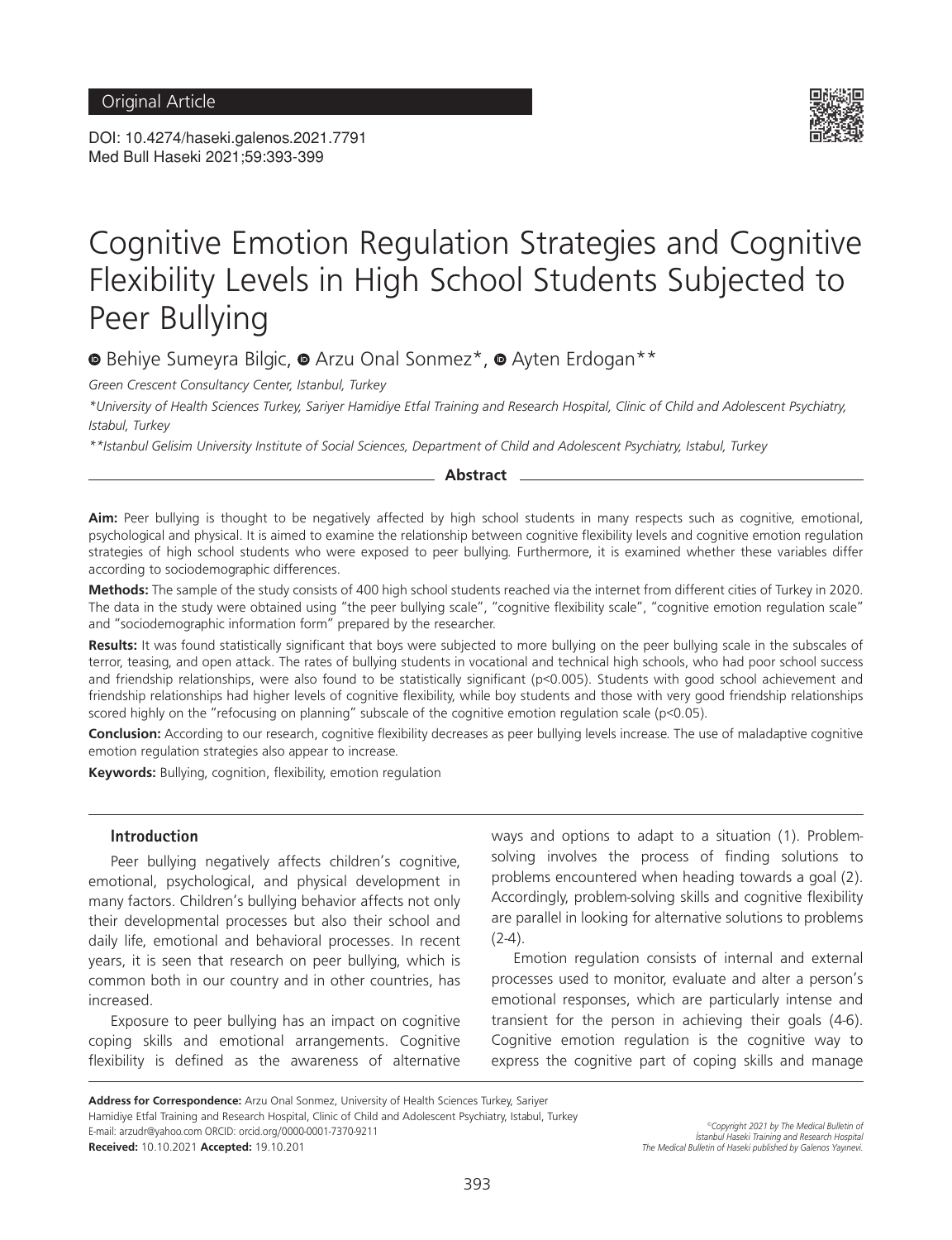emotionally stimulating information intake. Emotional and behavioral responses caused by peer bullying may be associated with children's cognitive flexibility levels and emotion editing methods, thus adversely affecting their cognitive flexibility and cognitive emotion regulation strategies (7).

In this study, we aimed to the level of peer bullying in high school students, the cognitive flexibility levels, and cognitive emotion regulation strategies of peer bullying, based on the assumption that high school freshmen and sophomore students who are trying to adapt to a new environment and school environment may be more affected.

# **Methods**

# **Study Design**

The present study was approved by Istanbul Gelisim University Ethics Committee (date: 12.03.2020, number: 2020-07). In this study, 400 students between the ages of 14 and 16 who attended high school one and high school sophomore education in different cities of Turkey were included. The cases consist of high school students reached via the internet from different cities of Turkey in 2020. "peer bullying scale", "cognitive flexibility scale", "cognitive emotion regulation scale" and "sociodemographic information form" were used. Exclusion criteria were psychiatric diseases and neurological diseases and cases with poor course success. The scales were filled by mutual interviews by the psychologist via the Internet. Informed consent forms of children and families were obtained via e-mail.

## **Sociodemographic Information Form**

It consists of questions prepared by the researcher to obtain the demographic information of the students. At the beginning of the form, there is informed consent that introduces the research and includes approval for voluntary participation.

## **Peer Bullying Scale**

The peer bullying scale (PBS) used in the study was adapted to Turkish by Gültekin and Sayil (8) based on the scale developed by Mynard and Joseph (9) to determine the exposure of school children to peer bullying and was developed as a suitable scale for Turkish children and adolescents (10).

The original scale is of the type of self-notification and can be applied individually or in groups. Students who participate are asked to choose "never", "once" and "more than one" for each item on the scale. The selected options are scored by giving 2 for "more than", 1 for "once" and 0 for "never". There are 16 items on the original scale, and the highest score from the scale in

total is 32 and the lowest score is 0. As scores from the scale rise, the frequency of peer bullying increases, and as scores drop, it is rarely thought that they are bullied or not exposed at all. As a result of the analysis of the basic components applied to the data on the original scale, the substances were collected in 4 factors specified as physical, verbal, social, and psychological bullying. The scale of Gultekin and Sayil (8) consists of 27 items as a result of the development work and analysis for Turkish children and adolescents. As a result of the factor analysis carried out on the scale, 5 factors defined as error, overt victimization, teasing, relational victimization, and attacks on property were obtained.

# **Cognitive Flexibility Scale**

The cognitive flexibility scale (CFS) was developed by the Scholar to measure adolescents' cognitive flexibility (11). This scale allows us to understand how flexible individuals are to themselves, others, and their environment. The scale is a scale of semantic differences and consists of 19 items. Scaled scoring is calculated by giving a score of "5-4-3-2-1" from positive to negative (e.g. I Can't Succeed). As the scores are increasing, the level of cognitive flexibility increases.

# **Cognitive Emotion Regulation Scale**

The cognitive emotion regulation scale (CER) was developed by Garnefski et al. (12) to measure the cognitive emotion regulation strategies people use against stressful and threatening life events and was adapted to Turkish by Ataman (13) and validity and reliability studies were carried out. It consists of 36 items and nine subscales on a scale. Each of the subscales has 4 items. CER is a scale selfdeclaration type that can be applied to people 12 years and older. The substances are of type 5 lichen and are evaluated between 1 (none) to 5 (always). The score of each of the subscales ranges from 4 to 20 and is evaluated with ratings from the subscales. It is understood that the higher the score from the subscale, the more the strategy indicated by that subscale is used (12,14).

## **Statistical Analysis**

The data obtained were entered into the computer environment as a numerical expression and statistical analysis was carried out using the statistical package program (SPSS 25.0) for social sciences. Before starting the analysis, the data were examined in terms of normal distribution. In small samples (n<30), the Kolmogorov-Smirnov test was used because the Shapiro-Wilk test produced stronger results in detecting normal nondispersing conditions, and in large samples (n>30) it produced the best results for deciding by avoiding type I errors. A p-value of 0.05 or less was considered statistically significant.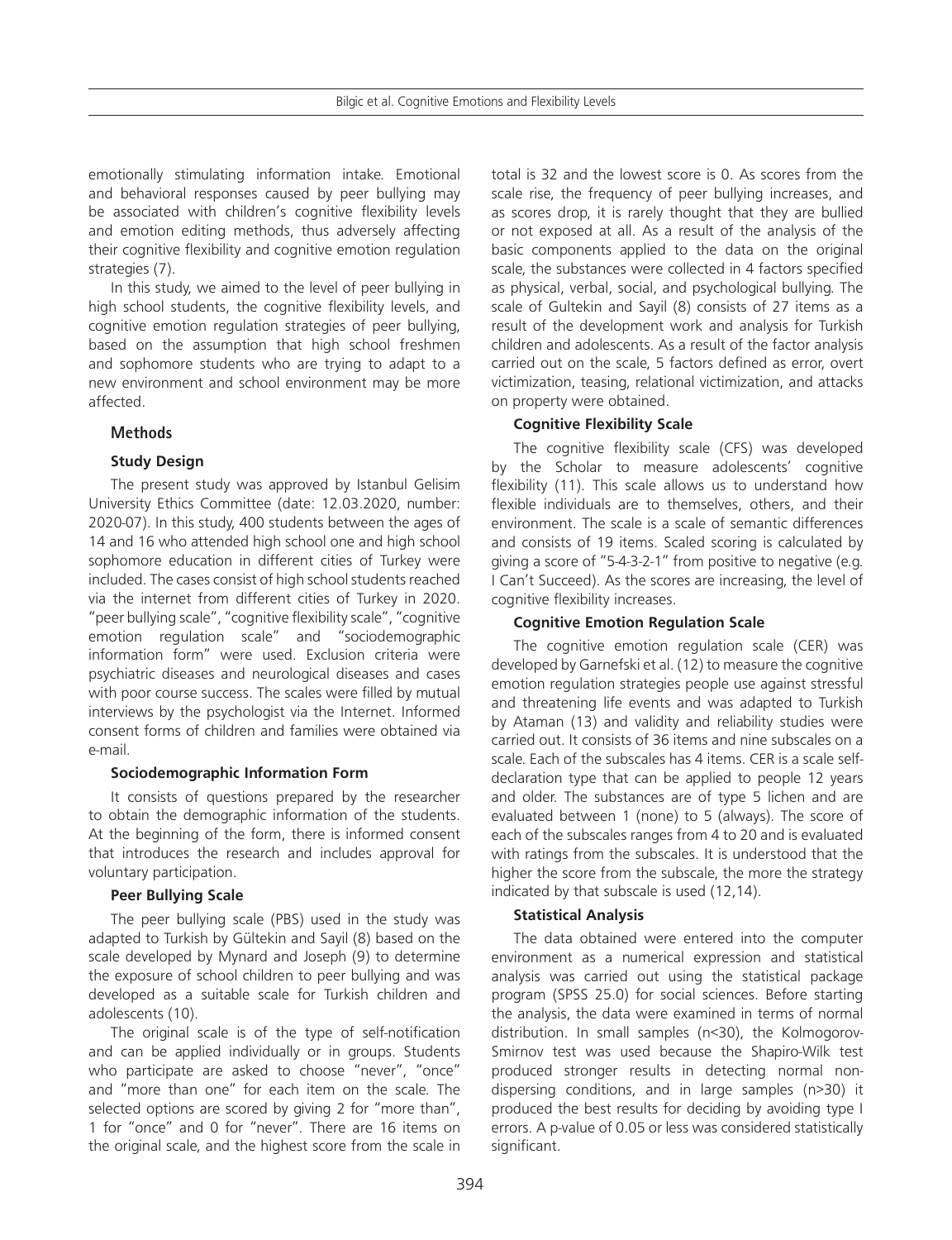## **Results**

The study consisted of 114 (28.5%) boys and 286 (71.5%) girls attending the first year of high school one and sophomore year (Table 1).

Nine percent of the sample was found to be subjected to peer bullying, 7.5% to terror, 15.3% to tease, 13.3% to overt victimization,14.5% to relational victimization, and 8.3% to attacks on property (Table 2).

The PBS and relational victimization, attack on property scores on the item do not differ significantly by gender variable (p>0.05). There was a statistically significant difference in the subscale of terror, teasing, open attack compared to girls (p<0.05) (Table 3).

When differences in CFS and subscales were examined by school type, students in Vocational and Technical High Schools scored higher than students in other high schools (p<0.005) (Table 4).

There is a moderate negative correlation between the PBS and CFS score (r=-0.315 p<0.01). Terror (r=-0.122 p<0.01), tease (r=-0.098 p<0.01), open victimization (r=- 0.176 p<0.01), relational attack (r=-0.264 p<0.01), attack on property (r=-0.122p<0.01) and CFS score found to be negatively weak. Refocusing on plan subscale scores differ

| Table 1. Distribution by sociodemographic variables |                            |             |  |  |  |
|-----------------------------------------------------|----------------------------|-------------|--|--|--|
|                                                     |                            | $n$ (%)     |  |  |  |
|                                                     | Boy                        | 114 (28.5%) |  |  |  |
| Sex                                                 | Girl                       | 286 (71.5%) |  |  |  |
|                                                     | Total                      | 400 (100%)  |  |  |  |
|                                                     | 9 <sup>th</sup> grade      | 223 (55.8%) |  |  |  |
| Class                                               | 10 <sup>th</sup> grade     | 177 (44.2%) |  |  |  |
|                                                     | Anatolian                  | 180 (45%)   |  |  |  |
| <b>School type</b>                                  |                            | 101 (25.3%) |  |  |  |
|                                                     | Vocational and Technical   | 91 (22.8%)  |  |  |  |
|                                                     | Science                    | 28 (7%)     |  |  |  |
| Success at school                                   | Poor                       | 27 (6.8%)   |  |  |  |
|                                                     | Middle                     | 188 (47%)   |  |  |  |
|                                                     | Good                       | 157 (39.3%) |  |  |  |
|                                                     | Very good                  | 28 (7%)     |  |  |  |
|                                                     | Poor                       | 15 (3.8%)   |  |  |  |
| Friendship                                          | Middle                     | 66 (16.5%)  |  |  |  |
| relations                                           | Good                       | 164 (41%)   |  |  |  |
|                                                     | Very good                  | 155 (38.8%) |  |  |  |
| <b>Parental marital</b>                             | Married                    | 367 (91.8%) |  |  |  |
| status                                              | Divorced                   | 33 (8.3%)   |  |  |  |
| <b>Education status-</b>                            | Elementary school graduate | 189 (47.3%) |  |  |  |
| mother                                              | Middle school graduate     | 84 (21%)    |  |  |  |

significantly by gender variable (p<0.05). There was a positively weak relationship between self-blame (r=0.208, p<0.01), rumination (r=0.249, p<0.01), putting into perspective (r=0.114, p<0.01), catastrophing (r=0.164  $p<0.01$ ), and other-blame ( $r=0.215$ ,  $p<0.01$ ) and the PBS score (Table 5).

#### **Discussion**

In this study, high school students' exposure to peer bullying and their cognitive flexibility levels, cognitive emotion regulation strategies and their relationship were investigated. Olweus also conducted a large sample in Norway, which found that 15% of students (aged 7 to 16) experienced bullying and victimization, 9% were victims of bullying and 7% were those who were bullying others (15). In this study, peer bullying was found to be 9%. Another study in the United States found that the prevalence of being a victim of peer bullying or bullying at school at least once in the last two months was 20.8% physically, 53.6% verbally, 51.4% relationally, and cyberbullying 13.6% (16). A study of high school students in Turkey found that all students were bullied at least once during their student life, of which 33.5% were verbal, 35.5% physical, 28.3% psychological, and 15.6% sexual assault (17).

In our study, it was determined that the most common exposure in terms of bullying was teasing, relational

| Table 2. Distribution of sample group by peer bullying cutting<br>score                                                                                                                             |              |  |  |  |  |  |
|-----------------------------------------------------------------------------------------------------------------------------------------------------------------------------------------------------|--------------|--|--|--|--|--|
|                                                                                                                                                                                                     | $n$ (%)      |  |  |  |  |  |
| Group not subjected to peer bullying                                                                                                                                                                | 364% (91)    |  |  |  |  |  |
| Peer bullying group                                                                                                                                                                                 | $36\%$ (9)   |  |  |  |  |  |
| Group not subjected to terror                                                                                                                                                                       | 370% (92.5)  |  |  |  |  |  |
| Group subjected to terror                                                                                                                                                                           | $30\% (7.5)$ |  |  |  |  |  |
| Group not subjected to teasing                                                                                                                                                                      | 339% (84.8)  |  |  |  |  |  |
| Group subjected to teasing                                                                                                                                                                          | 61% (15.3)   |  |  |  |  |  |
| Group not exposed to overt victimization                                                                                                                                                            | 347% (86.8)  |  |  |  |  |  |
| Overt victimization group                                                                                                                                                                           | 53% (13.3)   |  |  |  |  |  |
| Group not subjected to relational victimization                                                                                                                                                     | 342% (85.5)  |  |  |  |  |  |
| Group subjected to relational victimization                                                                                                                                                         | 58% (14.5)   |  |  |  |  |  |
| Group not attacks on property                                                                                                                                                                       | 367% (91.8)  |  |  |  |  |  |
| Group attacks on property                                                                                                                                                                           | 33% (8.3)    |  |  |  |  |  |
| 9% of the sample was found to be subjected to peer bullying, 7.5% to terror,<br>15.3% to tease, 13.3% to overt victimization, 14.5% to relational victimization,<br>and 8.3% to attacks on property |              |  |  |  |  |  |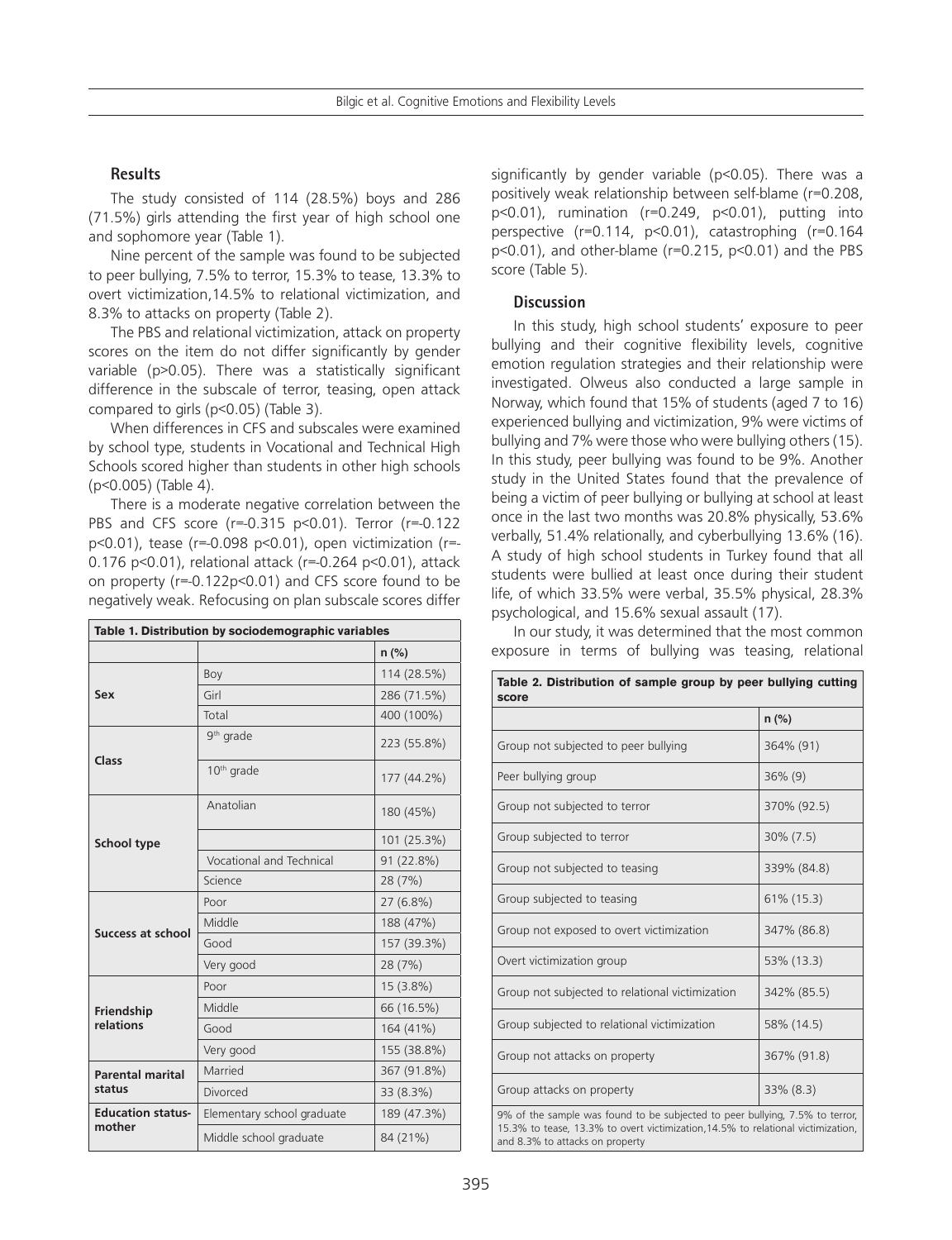| Table 3. Comparison of peer bullying scale subscale scores by gender variable of the sample |          |                          |                          |                          |          |          |                          |  |
|---------------------------------------------------------------------------------------------|----------|--------------------------|--------------------------|--------------------------|----------|----------|--------------------------|--|
|                                                                                             |          | N.                       | S.O                      | K.T                      | U        | z        | p                        |  |
| Peer Bullying                                                                               | Boy      | 114                      | 212.35                   | 24207.50                 | 14951.50 | $-1.311$ | 0.190                    |  |
|                                                                                             | Girl     | 286                      | 195.78                   | 55992.50                 |          |          | $\overline{\phantom{a}}$ |  |
| Scale                                                                                       | Total    | 400                      |                          |                          |          |          |                          |  |
|                                                                                             | Boy      | 114                      | 221.47                   | 25247.50                 | 13911.50 | $-3.715$ | $0.000*$                 |  |
| Terror                                                                                      | Girl     | 286                      | 192.14                   | 54952.50                 |          |          | $\overline{a}$           |  |
|                                                                                             | Boy      | 114                      | 217.78                   | 24826.50                 | 14332.50 | $-2.026$ | $0.043*$                 |  |
| Tease                                                                                       | Girl     | 286                      | 193.61                   | 55373.50                 |          |          | $\overline{\phantom{a}}$ |  |
|                                                                                             | Boy      | 114                      | 230.04                   | 26224.00                 | 12935.00 | $-3.741$ | $0.000*$                 |  |
| Overt Vict.                                                                                 | Girl     | 286                      | 188.73                   | 53976.00                 |          |          | $\overline{\phantom{a}}$ |  |
| Relational Vict.                                                                            | Boy      | 114                      | 195.06                   | 22237.00                 | 15682.00 | $-0.650$ | 0.516                    |  |
|                                                                                             | Girl     | 286                      | 202.67                   | 57963.00                 |          |          | $\overline{a}$           |  |
|                                                                                             | Boy      | 114                      | 211.09                   | 24064.00                 | 15095.00 | $-1.390$ | 0.165                    |  |
| Attac. on prop<br>Girl<br>286<br>196.28                                                     | 56136.00 | $\overline{\phantom{a}}$ | $\overline{\phantom{a}}$ | $\overline{\phantom{a}}$ |          |          |                          |  |
| *p<0.05, Mann Whitney-U test                                                                |          |                          |                          |                          |          |          |                          |  |

There was a statistically significant difference in the subscale of terror, teasing, open attack compared to girls

| Table 4. Comparison of cognitive flexibility scale by school type<br>variable of the sample group                                                                                                                       |     |        |        |                |          |  |  |  |
|-------------------------------------------------------------------------------------------------------------------------------------------------------------------------------------------------------------------------|-----|--------|--------|----------------|----------|--|--|--|
|                                                                                                                                                                                                                         | N   | S.O    | $X^2$  | <b>SD</b>      | p        |  |  |  |
| CFS Anatol. HS                                                                                                                                                                                                          | 180 | 216.19 | 13.608 | $\overline{3}$ | $0.226*$ |  |  |  |
| Anatol.Imam Hatip HS                                                                                                                                                                                                    | 101 | 191.00 |        |                |          |  |  |  |
| Vocational and Technical<br><b>HS</b>                                                                                                                                                                                   | 91  | 168.82 |        |                |          |  |  |  |
| Science HS                                                                                                                                                                                                              | 28  | 236.86 |        |                |          |  |  |  |
| *p<0.05. Kruskal-Wallis H-test. Student's t-test in Vocational and Technical<br>High Schools scored higher than students in other high schools, CFS: Cognitive<br>flexibility scale, Anatol: Anatolian, HS: High school |     |        |        |                |          |  |  |  |

victimization, open victimization, attacks on property, and terror respectively. A study (18) with high school students also found that the most common form of bullying was "teasing" followed by terror, relational victimization, open victimization, and attacks on property, respectively. In our study boys are bullied more in the subscales of terror, teasing, and overt victimization. Consistently with our findings (19) boys were more likely to be bullied by peers than girls. Consistent with these findings, studies in the literature show that boys are more involved in physical and verbal bullying and girls are more involved in relational bullying and girls exhibit bullying behaviors such as teasing and relational victimization more often than boys rather than physical bullying (16,20).

Students with poor school achievement were found to be more bullied than those with good school achievement (21). It is thought that poor school achievement of students may be a factor in being subjected to peer bullying.

In terms of friendship relations, we found that students with good friendships are less bullied. Poor friendship relations increase the rate of peer bullying, and

good friendship relation is a protective factor in terms of bullying. Consistent with the findings of this research in the literature, victims report that they have failed to relate to their peers in particular and have established fewer social relationships. As a result of these studies, those who are bullied are socially isolated and have poorer social skills. Social isolation of those who are bullied is often both the result and the cause of victimization (20). Bullying has recently been conceptualized as a relationship problem, suggesting that this aggressive behavior occurs in the context of a relationship between peers (22).

There are significant differences in cognitive flexibility according to the type of high school, which may be explained by factors such as the socioeconomic level of students, their academic achievements, the physical and social conditions of schools, and the provision of adequate support in and out of school-related to compliance (23). As school success increases, so does the level of cognitive flexibility (24).

In the subscale of "refocusing on the plan", it was found that boys used the strategy of regulating this feeling against stress and negative situations more often than girls (25). In the literature, boys are more used to the "otherblame" strategy of cognitive emotion regulation than girls (26). Other studies concluded that (27) the biggest differences between boys and girls were in using "putting into perspective", "rumination" and "other-blame" strategies. Girls used the "rumination" and " putting into perspective" strategies more often when faced with a stressful event, while boy concluded that they used the "other-blame" strategy more often.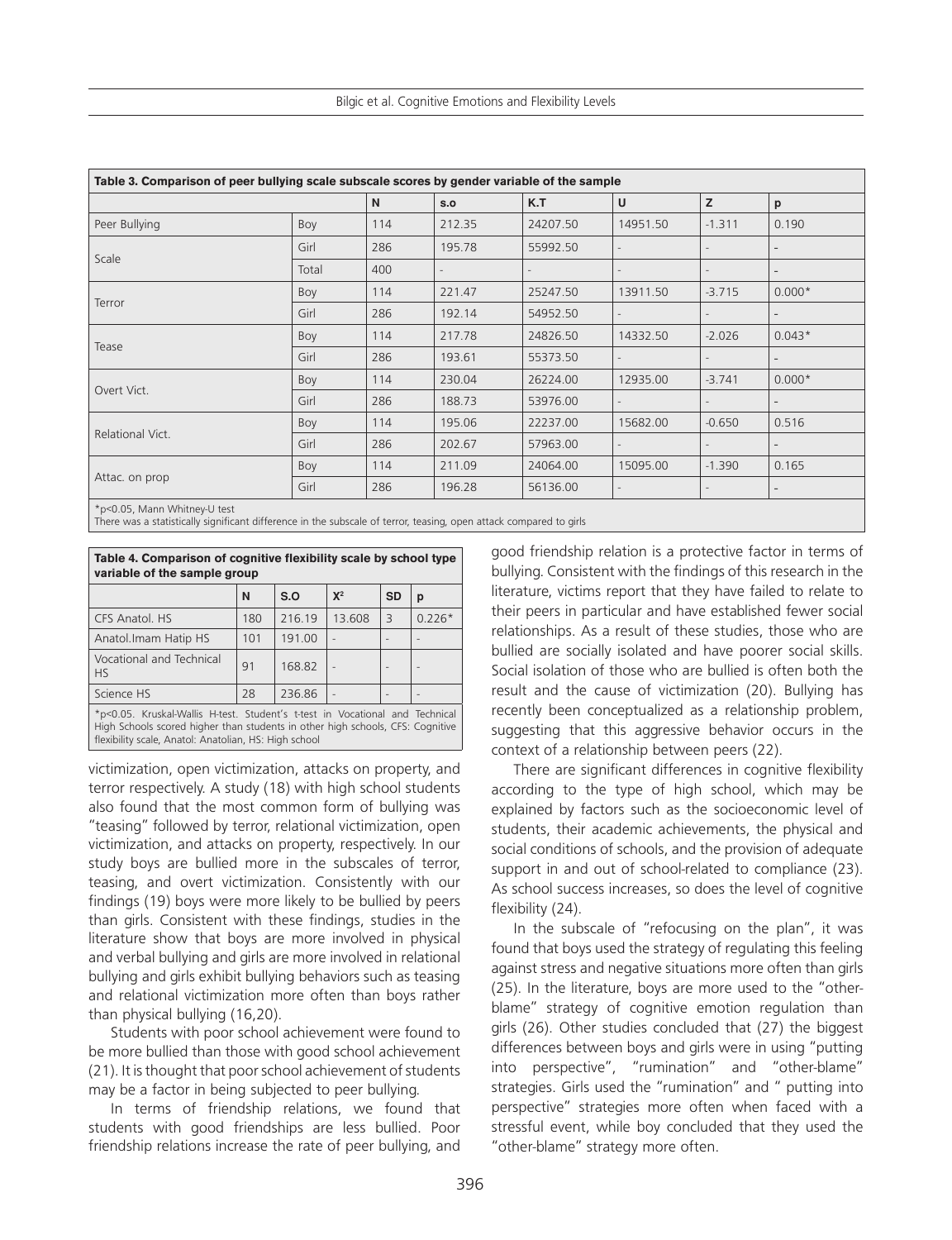Bilgic et al. Cognitive Emotions and Flexibility Levels

| rable 5. Examining the relationship between peer builying scale and subscale scores and cognitive emotion regulation scale and<br>subscale scores                           |            |               |              |           |           |            |  |  |
|-----------------------------------------------------------------------------------------------------------------------------------------------------------------------------|------------|---------------|--------------|-----------|-----------|------------|--|--|
|                                                                                                                                                                             | <b>PBS</b> | <b>Terror</b> | <b>Tease</b> | <b>OV</b> | <b>RV</b> | <b>AOP</b> |  |  |
| Self-blame                                                                                                                                                                  | 0.208      | $0.112*$      | $0.209**$    | 0.167     | 0.160     | 0.141      |  |  |
| Acceptance                                                                                                                                                                  | $-0.216$   |               | $-0.195**$   | $0 - 192$ | $-0.161$  | $-0.121*$  |  |  |
| Rumination                                                                                                                                                                  | 0.249      | 0.072         | $0.229**$    | 0.169''   | $0.232**$ | $0.125*$   |  |  |
| Planning                                                                                                                                                                    | 0.033      | 0.005         | 0.029        | 0.078     | 0.012     | 0.045      |  |  |
| Positive refocus. Positive refocusing                                                                                                                                       | 0.056      | 0.029         | 0.057        | 0.078     | 0.055     | 0.069      |  |  |
| Putting into pers.                                                                                                                                                          | $0.114*$   | 0.011         | $0.099*$     | $0.115*$  | $0.105*$  | $0.116*$   |  |  |
| Catastrophe                                                                                                                                                                 | 0.164      | 0.085         | 0.153        | 0.137     | 0.140     | 0.149      |  |  |
| Other-blame                                                                                                                                                                 | 0.215      | 0.065         | 0.162        | 0.146     | $0.232**$ | 0.090      |  |  |
| **p<0.01, *p<0.05. There was a positively weak relationship between self-blame, rumination, putting into perspective, catastrophing, and other-<br>blame and the PBS score. |            |               |              |           |           |            |  |  |

| Table 5. Examining the relationship between peer bullying scale and subscale scores and cognitive emotion regulation scale and |  |  |  |  |  |
|--------------------------------------------------------------------------------------------------------------------------------|--|--|--|--|--|
| subscale scores                                                                                                                |  |  |  |  |  |

PBS: Peer bullying scale, OV: Overt victimization, RV: Relational victimization, AOP: Attacks on property

Students in Vocational and Technical High Schools use the subscales of "self-blame" and "Catastrophe" more than students in other high schools. It turns out that students in Vocational and Technical High Schools are more inclined to use "Self-blame" and "Catastrophe" strategies from cognitive emotion regulation strategies when faced with negative, threatening events. A study of 9-11-year-olds in the literature (28) found significant differences in the subscales of self-blame, positive reappraisal, rumination, positive refocusing, and planning from cognitive emotion regulation strategies in favor of private school students.

When the relationship between PBS and CFS is examined, it shows that the level of cognitive flexibility decreases as peer bullying exposure increases. As PBS subscales such as "Intimidation/Intimidation", "tease", "overt victimization", "relational victimization" and "attacks on property" increase, exposure to peer bullying appears to reduce cognitive flexibility (29). From this point of view, as the level of cognitive flexibility increases, social abilities develop, and happiness level increases (30).

When the subscales of the CER scale with PBS are examined; As cognitive emotion-regulation strategies such as "self-blame", "putting into perspective", "rumination", "other-blame" and "Catastrophe" increase, so do the types of bullying such as "terror", "tease", "overt victimization", "relational victimization" and "attacks on property". Cognitive maladaptive coping strategies increase as bullying increases. In studies with adolescents found that the choice of cognitive emotion-regulation strategies played a partial agent variable role on cognitive flexibility and emotional autonomy (31,32). It was also observed that the level of use of the "acceptance" cognitive emotion regulation strategy decreased as the exposure to bullying increased. Acceptance and positive

refocusing from cognitive emotion-regulating strategies reduce depression (33); terror and rumination strategies have been shown to explain the increase in anxiety and the acceptance strategy explains the decrease in the level of anxiety (34).

Cognitive flexibility decreases as "self-blame", "rumination", "catastrophe" and "other-blame" strategies are used (35). It can also be interpreted that the more cognitive flexibility increases, the more likely it will be to use the "acceptance" strategy. In a study that investigated the effect of cognitive flexibility on cognitive emotion regulation; As the level of "alternative" subscale, which is expressed on the CFS as "measuring the ability to perceive that there are alternatives to situations encountered in life and one's behavior, and the ability to produce solutions to difficult situations", increases, so does the level of using "other-blame", "catastrophic", "positive refocusing", "refocusing on planning" and "positive reappraisal" strategies from cognitive emotion regulation (36-38).

## **Study Limitations**

One of the limitations of our study is that our research is carried out with scales filled over the internet. Taking the sample from across the country increases diversity but impairs homogeneity. The high number of cases and the filling of scales with the psychologist are the strengths of our study.

# **Conclusion**

It was observed that students' cognitive flexibility levels decreased as peer bullying exposure increased and they preferred to use maladaptive cognitive emotion regulation strategies. With the prevention of peer bullying, it is thought that students can use harmonious cognitive emotion regulation strategies by developing alternative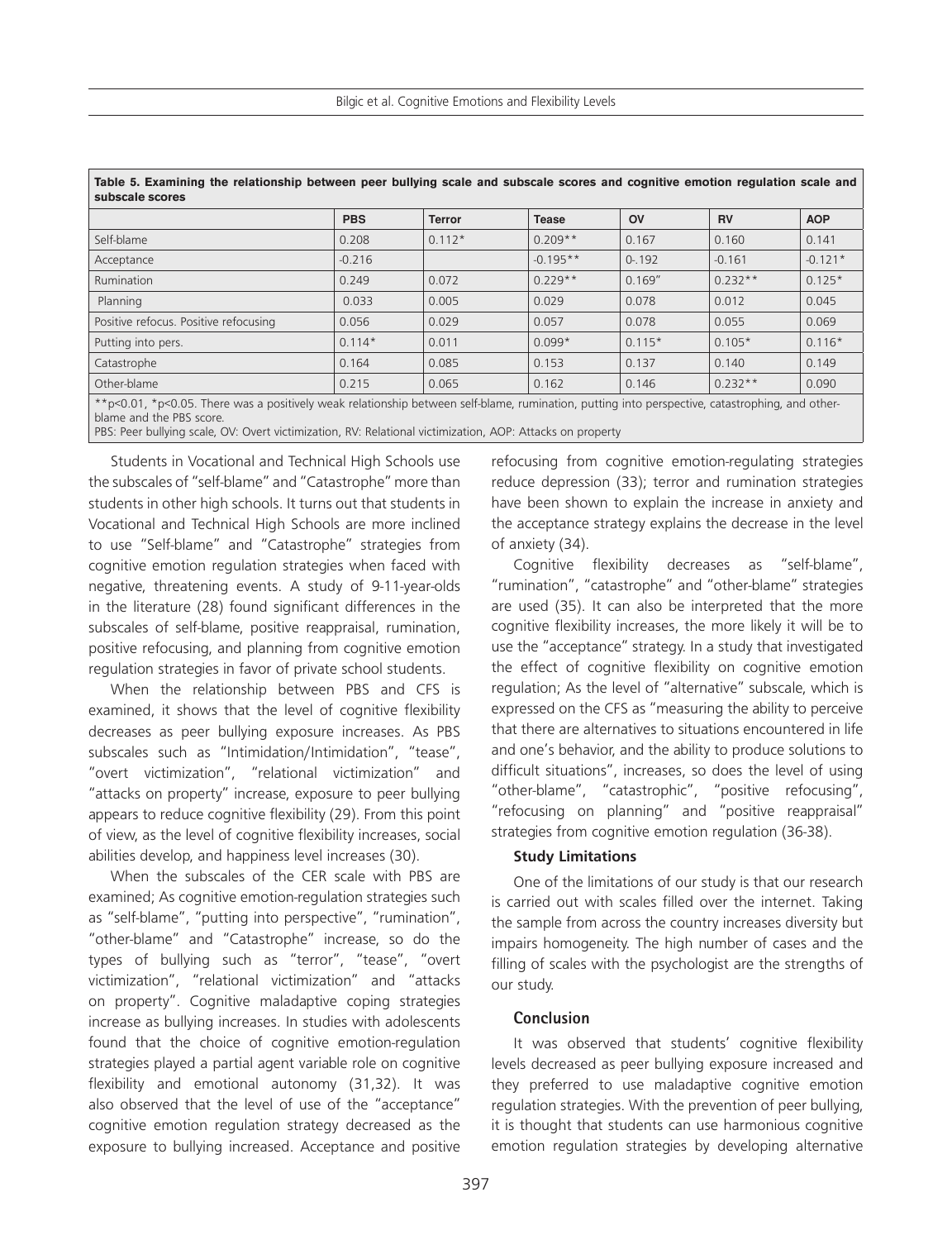methods to be more flexible and adaptable in the face of the situations they encounter.

**\***This study was produced from the first author's master's thesis.

#### **Authorship Contributions**

Concept: B.S.B., A.E., Design: B.S.B., A.E., Data Collection or Processing: A.O.S., Analysis or Interpretation: A.O.S., Literature Search: B.S.B., A.E., Writing: B.S.B., A.E.

**Conflict of Interest:** No conflict of interest was declared by the authors.

**Financial Disclosure:** The authors declared that this study received no financial support.

#### **References**

- 1. Mahmoudi Souran H, Sanagouyemoharer GR, Shirazi M. Acceptance and Commitment Therapy Improves Psychological Flexibility of Students with Thalassemia Major: A Randomized Controlled Trial. Practice in Clin Psychol 2019;7:107-16.
- 2. Bilgin M. Some variables predicting cognitive flexibility. Çukurova Üniv. Eğ Fak Derg 2009;3:142-57.
- 3. Waltmann M, Schlagenhauf F, Deserno L. Retest-Reliability of the Cognitive Flexibility Metrics of a Probabilistic Reversal Learning Task. Psychiatry Biol 2021;89:S130-1.
- 4. Thompson RA. Emotion dysregulation: A theme in search of definition. Dev Psychopathol 2019;31:805-15.
- 5. Thompson RA. Emotion regulation: a theme in search of definition. Monogr Soc Res Child Dev 1994;59:25-52.
- 6. Capps S, Foster R. Association of Child Emotion Understanding and Emotion-Related Behavior during a Delay of Gratification Task 2019.
- 7. Li L, Chen X, Li H. Bullying victimization, school belonging, academic engagement and achievement in adolescents in rural China: A serial mediation model. Children and youth services review 2020;113:1-8.
- 8. Gültekin Z, Sayil M. Developing the scale of determining peer bullying . Turk Psychol Articl 2005;8:47-61.
- 9. Mynard H, Joseph S. Development of the multidimensional peer-victimization scale. Aggressive Behavior: Aggress Behav. 2000;26:169-78.
- 10. Bilgin M. Developing a cognitive flexibility scale: Validity and reliability studies. Soc Behav Pers 2009;37:343-54.
- 11. Buelga S, Martínez-Ferrer B, Cava M-J, Ortega-Barón J. Psychometric properties of the CYBVICS cyber-victimization scale and its relationship with psychosocial variables. Soc Sci 2019;8:13.
- 12. Garnefski N, Kraaij V, Spinhoven P. Manual for the use of the Cognitive Emotion Regulation Questionnaire. Leiderdorp, The Netherlands: DATEC. 2002.
- 13. Ataman E. The role of cognitive emotion regulation strategies in determining the level of depression and anxiety in the

face of stressful life events. Unpublished Master's Thesis, Hacettepe University, Ankara. 2011.

- 14. Garnefski N, Kraaij V. Cognitive emotion regulation questionnaire-development of a short 18-item version (CERQshort). Pers Individ Differ 2006;41:1045-53.
- 15. Olweus D. Bullying at school. Basic facts and an effective intervention programme. Promot Educ 1994;1:27-31, 48.
- 16. Wang J, Iannotti RJ, Nansel TR. School bullying among adolescents in the United States: physical, verbal, relational, and cyber. J Adolesc Health 2009;45:368-75.
- 17. Kepenekci YK, Cinkir S. Bullying among Turkish high school students. Child Abuse Negl 2006;30:193-204.
- 18. Kavşut F. Examination of the relationship between peer bullying and emotional intelligence in adolescents. Unpublished master's thesis) Abant İzzet Baysal University/ Institute of Social Sciences, Bolu. 2009.
- 19. Erbiçer ES. Examination of Cyber Bullying and Cyber Victimizarion According to Social Adjustment and Certain Demographic Variables. Pamukkale J Facult Educ 2019:1-24.
- 20. Craig WM, Pepler DJ. Identifying and targeting risk for involvement in bullying and victimization. Can J Psychiat 2003;48:577-82.
- 21. Yuile A, Pepler D, Craig W, Connolly J. 5. The Ethics of Peeking behind the Fence: Issues Related to Studying Children's Aggression and Victimization. Ethical issues in community-based research with children and youth: University of Toronto Press, 2016, pp. 70-90. https://doi. org/10.3138/9781442674653-008.
- 22. Demanet J, Van Houtte M. The impact of bullying and victimization on students' relationships. Am J Health Educ 2012;43:104-13.
- 23. Suna HE, Mahmut Ö. The Achivement Gap between Turkish Schools and Realtionship between Achivement and Socioeconomic Status in Turkey. J Measurement and Evalu Education and Psychol 2021;12:54-70.
- 24. Stad FE, Van Heijningen CJ, Wiedl KH, Resing WC. Predicting school achievement: differential effects of dynamic testing measures and cognitive flexibility for math performance. Learn Individ Differ 2018;67:117-2
- 25. Majidpoor Tehrani L, Aftab R. The mediating role of cognitive emotion regulation strategies and worry in the relationship between resilience and anxiety of being infected by COVID-19. J Clin Psychol 2021;13:75-86.
- 26. Demirci OO, Güneri E. The Effects of Cognitive Flexibility on Cognitive Emotional Regulation. Uludağ University Faculty of Arts and Sci J Social Sci 2020;21:651-84.
- 27. Zlomke KR, Hahn KS. Cognitive emotion regulation strategies: Gender differences and associations to worry. Pers Individ Differ. 2010;48:408-13.